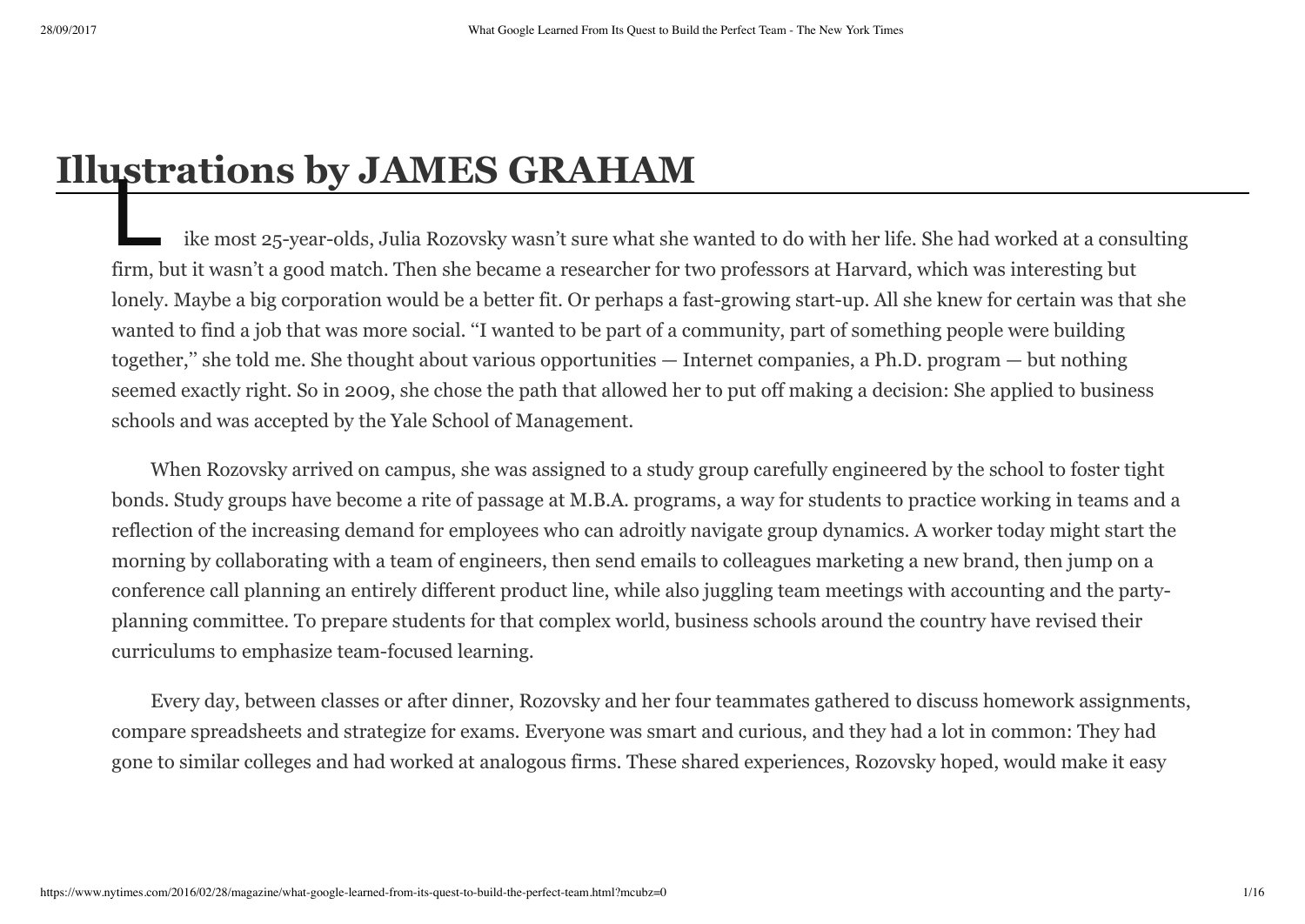for them to work well together. But it didn't turn out that way. ''There are lots of people who say some of their best businessschool friends come from their study groups,'' Rozovsky told me. ''It wasn't like that for me.''

Instead, Rozovsky's study group was a source of stress. ''I always felt like I had to prove myself,'' she said. The team's dynamics could put her on edge. When the group met, teammates sometimes jockeyed for the leadership position or criticized one another's ideas. There were conflicts over who was in charge and who got to represent the group in class. ''People would try to show authority by speaking louder or talking over each other,'' Rozovsky told me. ''I always felt like I had to be careful not to make mistakes around them.''

So Rozovsky started looking for other groups she could join. A classmate mentioned that some students were putting together teams for ''case competitions,'' contests in which participants proposed solutions to real-world business problems that were evaluated by judges, who awarded trophies and cash. The competitions were voluntary, but the work wasn't all that different from what Rozovsky did with her study group: conducting lots of research and financial analyses, writing reports and giving presentations. The members of her case-competition team had a variety of professional experiences: Army officer, researcher at a think tank, director of a health-education nonprofit organization and consultant to a refugee program. Despite their disparate backgrounds, however, everyone clicked. They emailed one another dumb jokes and usually spent the first 10 minutes of each meeting chatting. When it came time to brainstorm, "we had lots of crazy ideas," Rozovsky said.

One of her favorite competitions asked teams to come up with a new business to replace a student-run snack store on Yale's campus. Rozovsky proposed a nap room and selling earplugs and eyeshades to make money. Someone else suggested filling the space with old video games. There were ideas about clothing swaps. Most of the proposals were impractical, but ''we all felt like we could say anything to each other,'' Rozovsky told me. ''No one worried that the rest of the team was judging them.'' Eventually, the team settled on a plan for a microgym with a handful of exercise classes and a few weight machines. They won the competition. (The microgym — with two stationary bicycles and three treadmills — still exists.)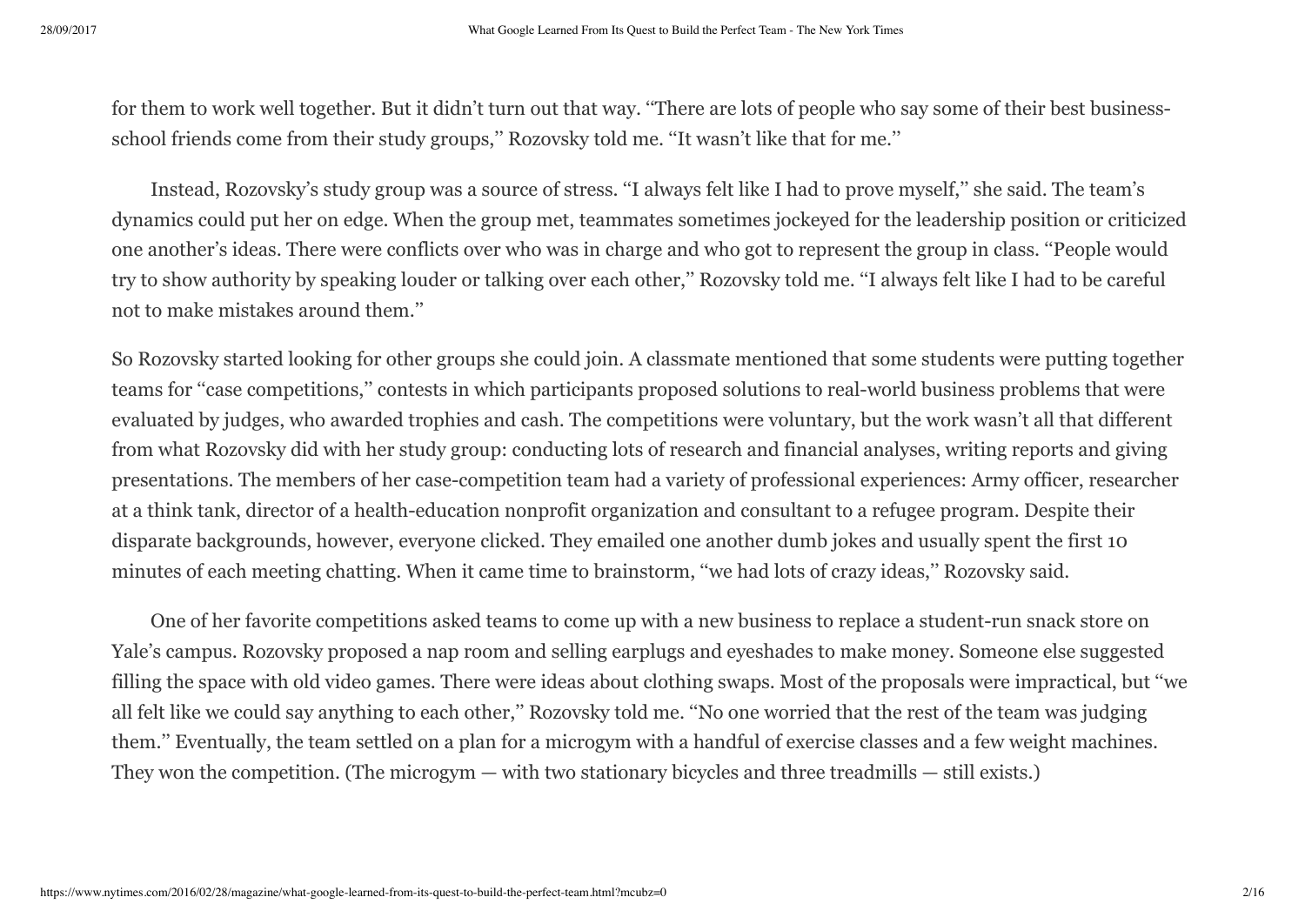Rozovsky's study group dissolved in her second semester (it was up to the students whether they wanted to continue). Her case team, however, stuck together for the two years she was at Yale.

It always struck Rozovsky as odd that her experiences with the two groups were dissimilar. Each was composed of people who were bright and outgoing. When she talked one on one with members of her study group, the exchanges were friendly and warm. It was only when they gathered as a team that things became fraught. By contrast, her case-competition team was always fun and easygoing. In some ways, the team's members got along better as a group than as individual friends.

''I couldn't figure out why things had turned out so different,'' Rozovsky told me. ''It didn't seem like it had to happen that way.''

ur data-saturated age enables us to examine our work habits and office quirks with a scrutiny that our cubiclebound forebears could only dream of. Today, on corporate campuses and within university laboratories, psychologists, sociologists and statisticians are devoting themselves to studying everything from team composition to email patterns in order to figure out how to make employees into faster, better and more productive versions of themselves. ''We're living through a golden age of understanding personal productivity,'' says Marshall Van Alstyne, a professor at Boston University who studies how people share information. ''All of a sudden, we can pick apart the small choices that all of us make, decisions most of us don't even notice, and figure out why some people are so much more effective than everyone else.''

Yet many of today's most valuable firms have come to realize that analyzing and improving individual workers — a practice known as ''employee performance optimization'' — isn't enough. As commerce becomes increasingly global and complex, the bulk of modern work is more and more team-based. One study, published in The Harvard Business Review last month, found that ''the time spent by managers and employees in [collaborative](https://hbr.org/2016/01/collaborative-overload) activities has ballooned by 50 percent or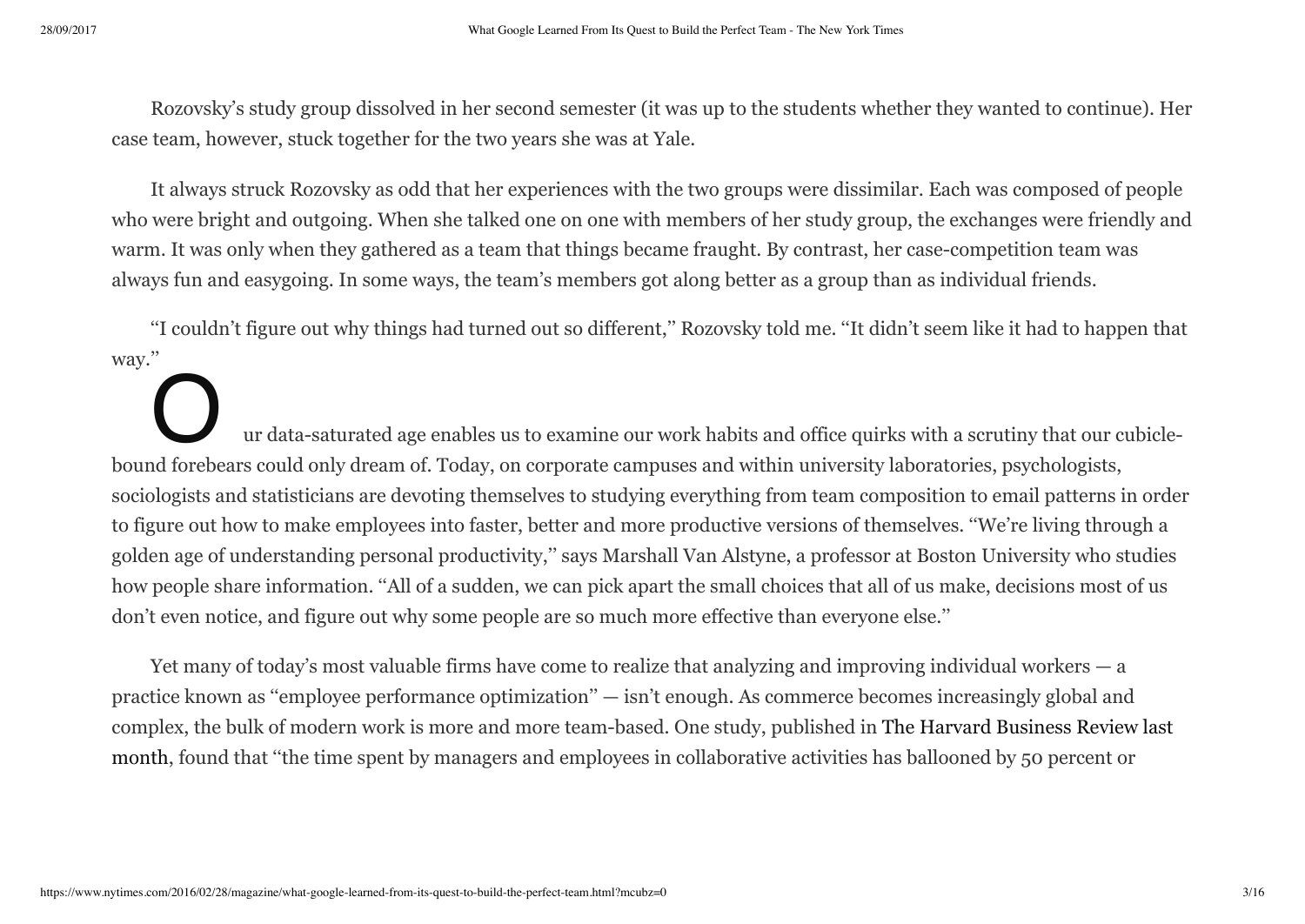more'' over the last two decades and that, at many companies, more than three-quarters of an employee's day is spent communicating with colleagues.

In Silicon Valley, software engineers are encouraged to work together, in part because studies show that groups tend to innovate faster, see mistakes more quickly and find better solutions to problems. Studies also show that people working in teams tend to achieve better results and report higher job satisfaction. In a 2015 study, executives said that profitability increases when workers are persuaded to collaborate more. Within companies and conglomerates, as well as in government agencies and schools, teams are now the fundamental unit of organization. If a company wants to outstrip its competitors, it needs to influence not only how people work but also how they work *together*.

Five years ago, Google — one of the most public proselytizers of how studying workers can transform productivity became focused on building the perfect team. In the last decade, the tech giant has spent untold millions of dollars measuring nearly every aspect of its employees' lives. Google's People Operations department has scrutinized everything from how frequently particular people eat together (the most productive employees tend to build larger networks by rotating dining companions) to which traits the best managers share (unsurprisingly, good communication and avoiding micromanaging is critical; more shocking, this was news to many Google managers).

The company's top executives long believed that building the best teams meant combining the best people. They embraced other bits of conventional wisdom as well, like ''It's better to put introverts together,'' said Abeer Dubey, a manager in Google's People Analytics division, or ''Teams are more effective when everyone is friends away from work.'' But, Dubey went on, ''it turned out no one had really studied which of those were true.''

In 2012, the company embarked on an initiative — code-named Project Aristotle — to study hundreds of Google's teams and figure out why some stumbled while others soared. Dubey, a leader of the project, gathered some of the company's best statisticians, organizational psychologists, sociologists and engineers. He also needed researchers. Rozovsky, by then, had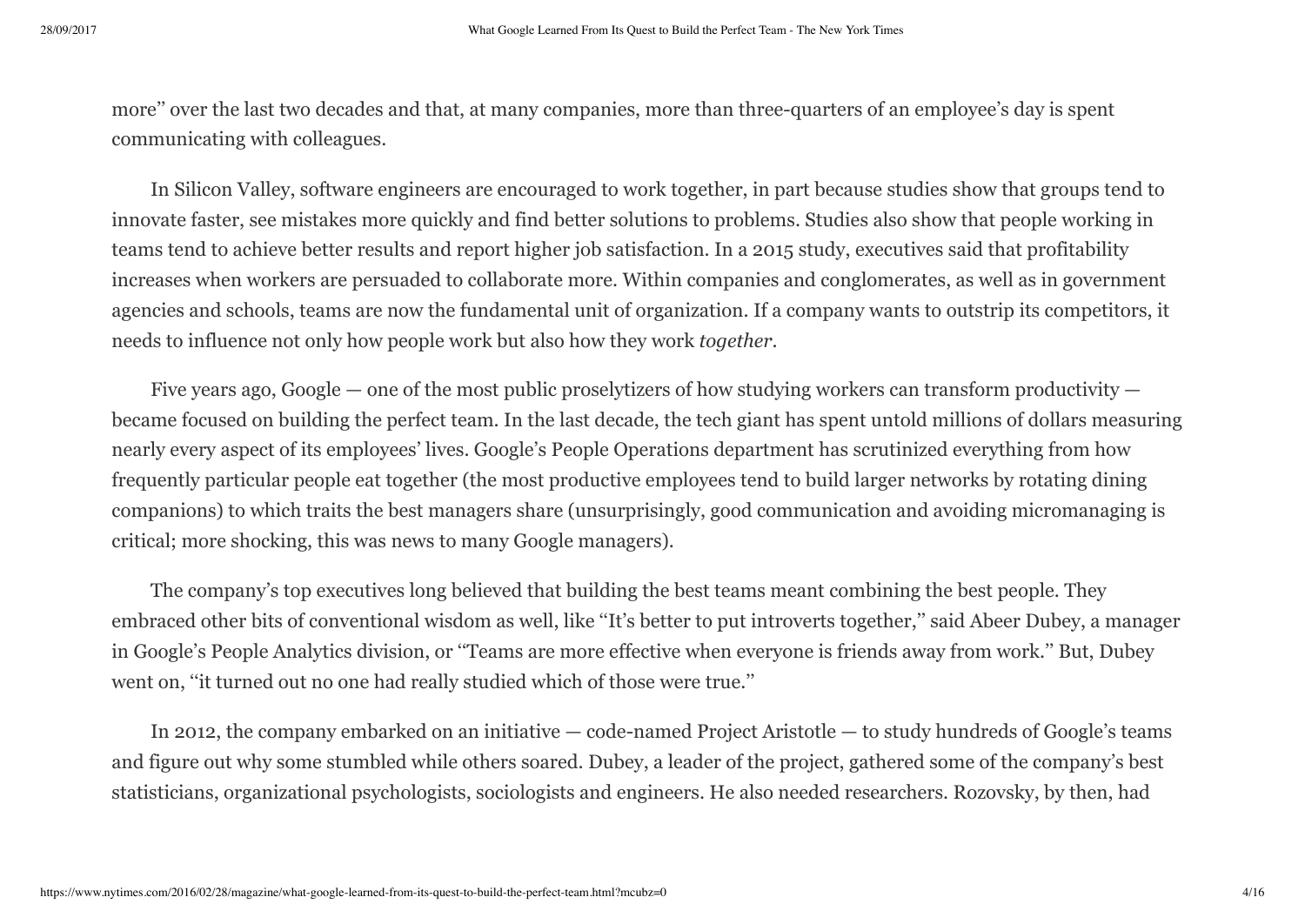decided that what she wanted to do with her life was study people's habits and tendencies. After graduating from Yale, she was hired by Google and was soon assigned to Project Aristotle.

roject Aristotle's researchers began by reviewing a half-century of academic studies looking at how teams worked. Were the best teams made up of people with similar interests? Or did it matter more whether everyone was motivated by the same kinds of rewards? Based on those studies, the researchers scrutinized the composition of groups inside Google: How often did teammates socialize outside the office? Did they have the same hobbies? Were their educational backgrounds similar? Was it better for all teammates to be outgoing or for all of them to be shy? They drew diagrams showing which teams had overlapping memberships and which groups had exceeded their departments' goals. They studied how long teams stuck together and if gender balance seemed to have an impact on a team's success.

No matter how researchers arranged the data, though, it was almost impossible to find patterns — or any evidence that the composition of a team made any difference. ''We looked at 180 teams from all over the company,'' Dubey said. ''We had lots of data, but there was nothing showing that a mix of specific personality types or skills or backgrounds made any difference. The 'who' part of the equation didn't seem to matter.''

Some groups that were ranked among Google's most effective teams, for instance, were composed of friends who socialized outside work. Others were made up of people who were basically strangers away from the conference room. Some groups sought strong managers. Others preferred a less hierarchical structure. Most confounding of all, two teams might have nearly identical makeups, with overlapping memberships, but radically different levels of effectiveness. ''At Google, we're good at finding patterns,'' Dubey said. ''There weren't strong patterns here.''

As they struggled to figure out what made a team successful, Rozovsky and her colleagues kept coming across research by psychologists and sociologists that focused on what are known as ''group norms.'' Norms are the traditions, behavioral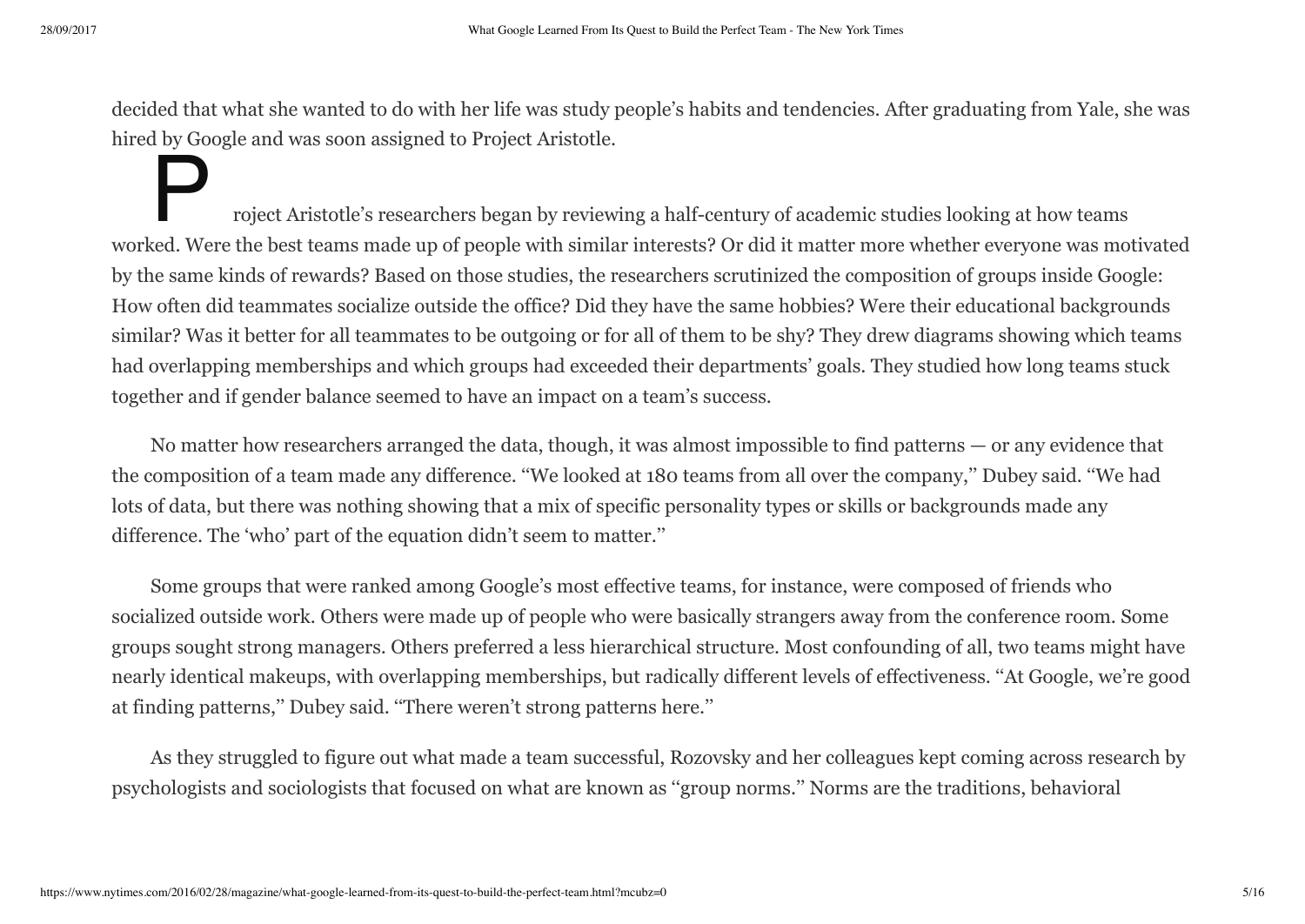standards and unwritten rules that govern how we function when we gather: One team may come to a consensus that avoiding disagreement is more valuable than debate; another team might develop a culture that encourages vigorous arguments and spurns groupthink. Norms can be unspoken or openly acknowledged, but their influence is often profound. Team members may behave in certain ways as individuals — they may chafe against authority or prefer working independently — but when they gather, the group's norms typically override individual proclivities and encourage deference to the team.

Project Aristotle's researchers began searching through the data they had collected, looking for norms. They looked for instances when team members described a particular behavior as an ''unwritten rule'' or when they explained certain things as part of the ''team's culture.'' Some groups said that teammates interrupted one another constantly and that team leaders reinforced that behavior by interrupting others themselves. On other teams, leaders enforced conversational order, and when someone cut off a teammate, group members would politely ask everyone to wait his or her turn. Some teams celebrated birthdays and began each meeting with informal chitchat about weekend plans. Other groups got right to business and discouraged gossip. There were teams that contained outsize personalities who hewed to their group's sedate norms, and others in which introverts came out of their shells as soon as meetings began.

After looking at over a hundred groups for more than a year, Project Aristotle researchers concluded that understanding and influencing group norms were the keys to improving Google's teams. But Rozovsky, now a lead researcher, needed to figure out which norms mattered most. Google's research had identified dozens of behaviors that seemed important, except that sometimes the norms of one effective team contrasted sharply with those of another equally successful group. Was it better to let everyone speak as much as they wanted, or should strong leaders end meandering debates? Was it more effective for people to openly disagree with one another, or should conflicts be played down? The data didn't offer clear verdicts. In fact, the data sometimes pointed in opposite directions. The only thing worse than not finding a pattern is finding too many of them. Which norms, Rozovsky and her colleagues wondered, were the ones that successful teams shared?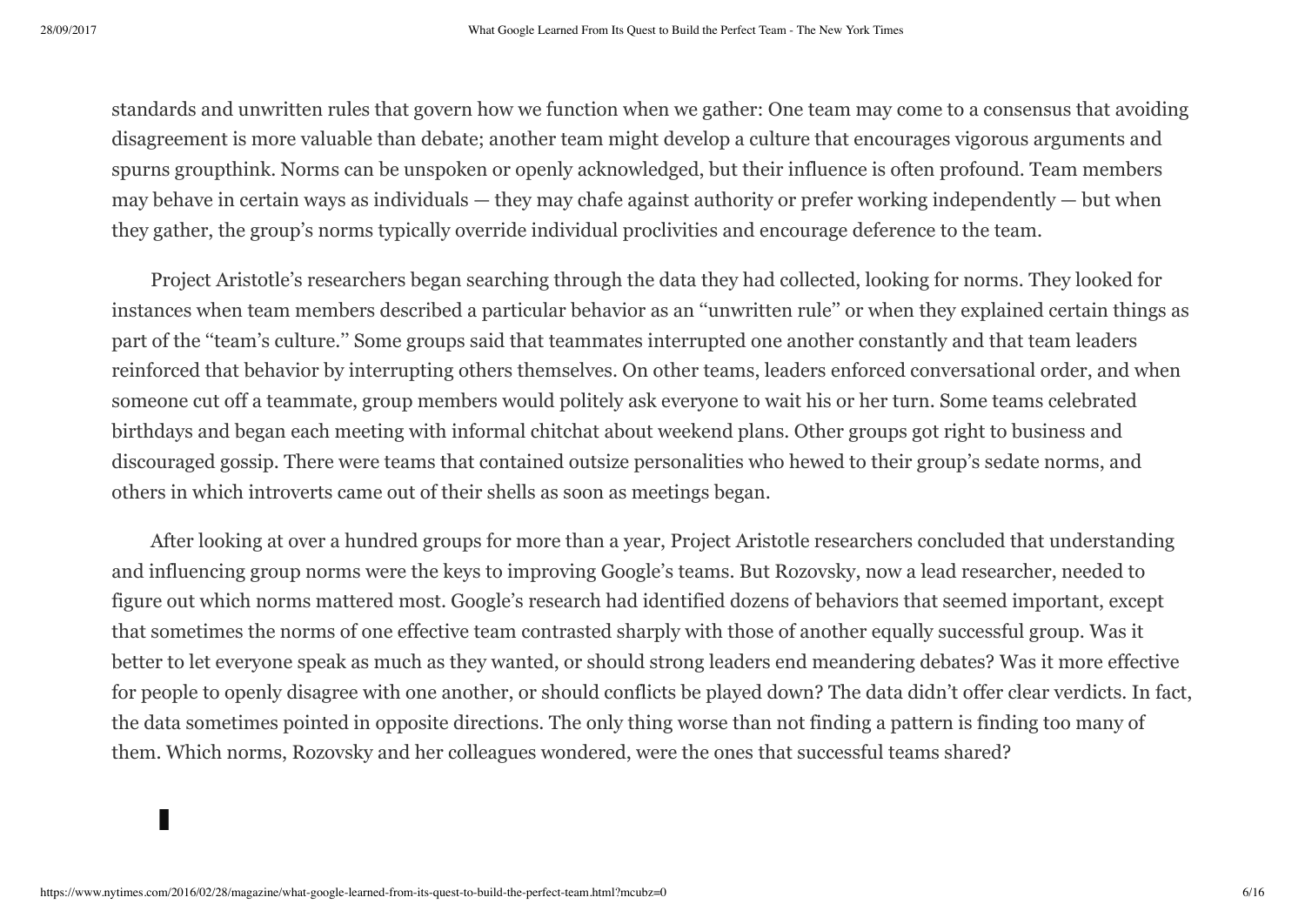magine you have been invited to join one of two groups.

Team A is composed of people who are all exceptionally smart and successful. When you watch a video of this group working, you see professionals who wait until a topic arises in which they are expert, and then they speak at length, explaining what the group ought to do. When someone makes a side comment, the speaker stops, reminds everyone of the agenda and pushes the meeting back on track. This team is efficient. There is no idle chitchat or long debates. The meeting ends as scheduled and disbands so everyone can get back to their desks.

Team B is different. It's evenly divided between successful executives and middle managers with few professional accomplishments. Teammates jump in and out of discussions. People interject and complete one another's thoughts. When a team member abruptly changes the topic, the rest of the group follows him off the agenda. At the end of the meeting, the meeting doesn't actually end: Everyone sits around to gossip and talk about their lives.

Which group would you rather join?

In 2008, a group of psychologists from Carnegie Mellon, M.I.T. and Union College began to try to answer a question very much like this one. "Over the past century, psychologists made considerable progress in defining and systematically measuring intelligence in individuals,'' the researchers wrote in the journal [Science](http://www.cs.cmu.edu/~ab/Salon/research/Woolley_et_al_Science_2010-2.pdf) in 2010. ''We have used the statistical approach they developed for individual intelligence to systematically measure the intelligence of groups.'' Put differently, the researchers wanted to know if there is a collective I. Q. that emerges within a team that is distinct from the smarts of any single member.

To accomplish this, the researchers recruited 699 people, divided them into small groups and gave each a series of assignments that required different kinds of cooperation. One assignment, for instance, asked participants to brainstorm possible uses for a brick. Some teams came up with dozens of clever uses; others kept describing the same ideas in different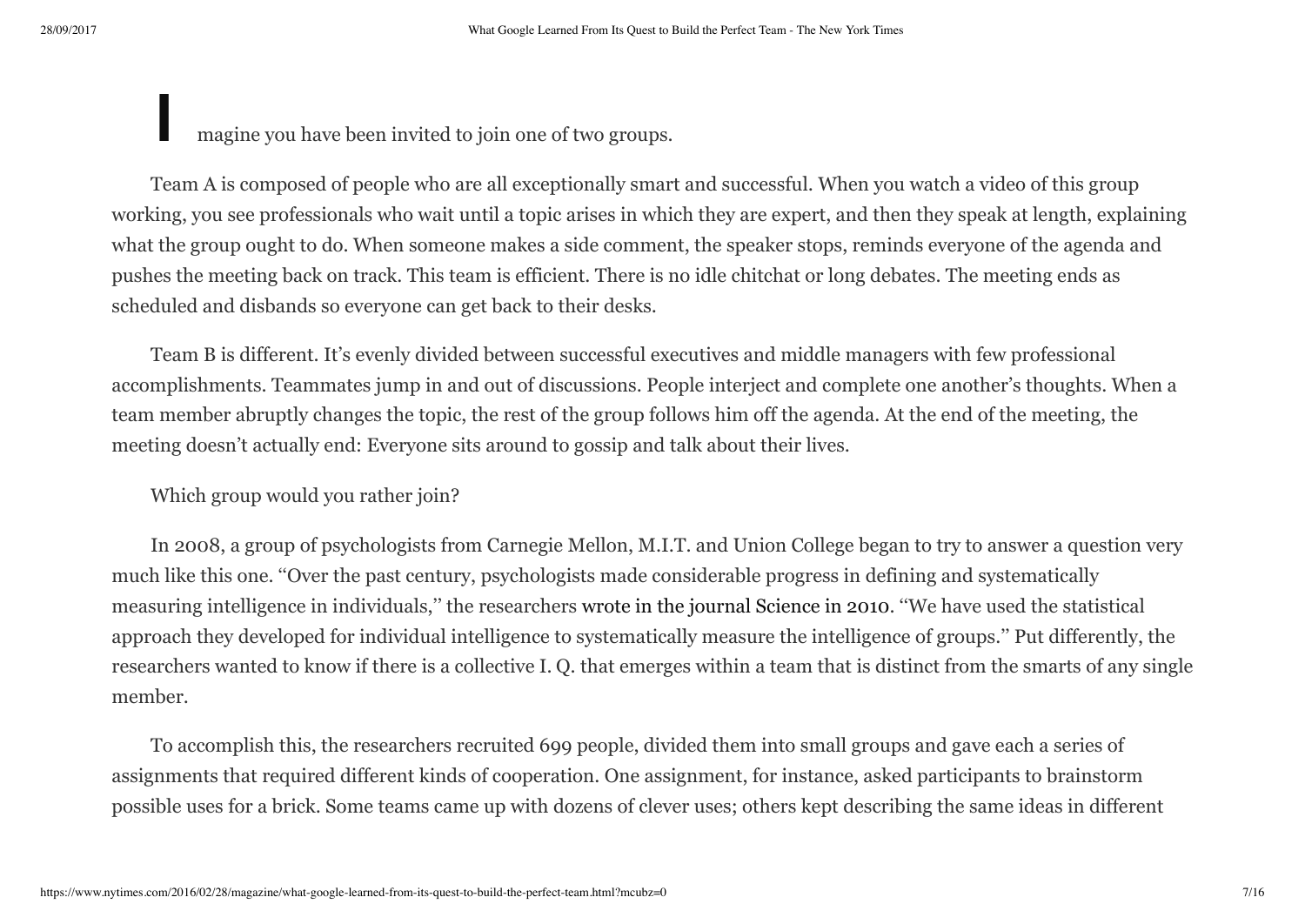words. Another had the groups plan a shopping trip and gave each teammate a different list of groceries. The only way to maximize the group's score was for each person to sacrifice an item they really wanted for something the team needed. Some groups easily divvied up the buying; others couldn't fill their shopping carts because no one was willing to compromise.

What interested the researchers most, however, was that teams that did well on one assignment usually did well on all the others. Conversely, teams that failed at one thing seemed to fail at everything. The researchers eventually concluded that what distinguished the ''good'' teams from the dysfunctional groups was how teammates treated one another. The right norms, in other words, could raise a group's collective intelligence, whereas the wrong norms could hobble a team, even if, individually, all the members were exceptionally bright.

But what was confusing was that not all the good teams appeared to behave in the same ways. ''Some teams had a bunch of smart people who figured out how to break up work evenly,'' said Anita Woolley, the study's lead author. ''Other groups had pretty average members, but they came up with ways to take advantage of everyone's relative strengths. Some groups had one strong leader. Others were more fluid, and everyone took a leadership role.''

As the researchers studied the groups, however, they noticed two behaviors that all the good teams generally shared. First, A researche studied the groups, however, they noticed two behaviors that all the good teams generally shared. First<br>on the good teams, members spoke in roughly the same proportion, a phenomenon the researchers referred to distribution of representing turn-taking." Prome teams, everyone spoke during each task; on others, leadership shifted<br>among teammates from assignment to assignment. But in each case, by the end of the day, everyone had sp among teammates from assignment to assignment. But in each case, by the end of the day, everyone had spoken roughly the same amount. "As long as everyone got a chance to talk, the team did well," Woolley said. "But if only one person or a small group spound. As long as everyone got a chance to talk, the to<br>group spoke all the time to build to delined."

 $st$  of  $f_{\rm so}$  of  $f_{\rm co}$  the  $f_{\rm ad}$   $f_{\rm co}$  and  $f_{\rm eq}$  is ocial sensitivity" — a fancy way of saying they were skilled at intuiting how other**New resear on their tone of store their syppe**ssions and other nonverbal cues. One of the easiest ways to gauge social sensitivity sis the showk sproup studio photos of the up list terms and ask him or her to describe what the people are thinking or feeling —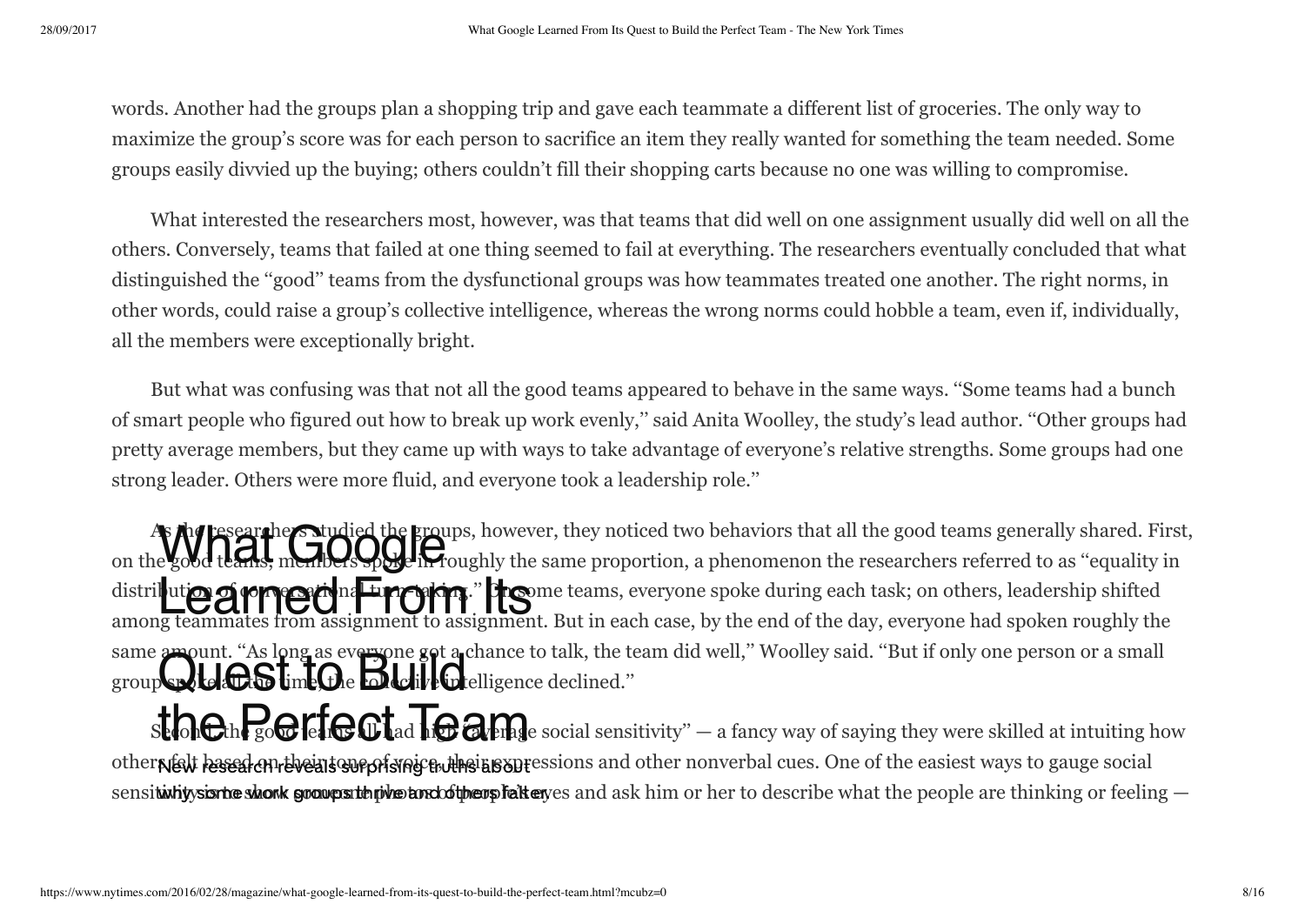an exam known as the Reading the Mind in the Eyes test. People on the more successful teams in Woolley's experiment scored **By [CHARLES](https://www.nytimes.com/by/charles-duhigg) DUHIGG** above average on the Reading the Mind in the Eyes test. They seemed to know when someone was feeling upset or left out. People on the ineffective teams, in contrast, scored below average. They seemed, as a group, to have less sensitivity toward their colleagues.

In other words, if you are given a choice between the serious-minded Team A or the free-flowing Team B, you should probably opt for Team B. Team A may be filled with smart people, all optimized for peak individual efficiency. But the group's norms discourage equal speaking; there are few exchanges of the kind of personal information that lets teammates pick up on what people are feeling or leaving unsaid. There's a good chance the members of Team A will continue to act like individuals once they come together, and there's little to suggest that, as a group, they will become more collectively intelligent.

In contrast, on Team B, people may speak over one another, go on tangents and socialize instead of remaining focused on the agenda. The team may seem inefficient to a casual observer. But all the team members speak as much as they need to. They are sensitive to one another's moods and share personal stories and emotions. While Team B might not contain as many individual stars, the sum will be greater than its parts.

Within psychology, researchers sometimes colloquially refer to traits like "conversational turn-taking" and "average social sensitivity'' as aspects of what's known as psychological safety — a group culture that the Harvard Business School professor Amy Edmondson defines as a ''shared belief held by members of a team that the team is safe for interpersonal risk-taking.'' Psychological safety is ''a sense of confidence that the team will not embarrass, reject or punish someone for speaking up,'' [Edmondson](http://web.b.ebscohost.com/ehost/detail/detail?sid=e55fd191-97da-4b52-a54d-d1ae6abb0a6e%40sessionmgr111&vid=1&hid=115&bdata=JnNpdGU9ZWhvc3QtbGl2ZQ%3d%3d#AN=2003235&db=bth) wrote in a study published in 1999. ''It describes a team climate characterized by interpersonal trust and mutual respect in which people are comfortable being themselves.''

When Rozovsky and her Google colleagues encountered the concept of psychological safety in academic papers, it was as if everything suddenly fell into place. One engineer, for instance, had told researchers that his team leader was ''direct and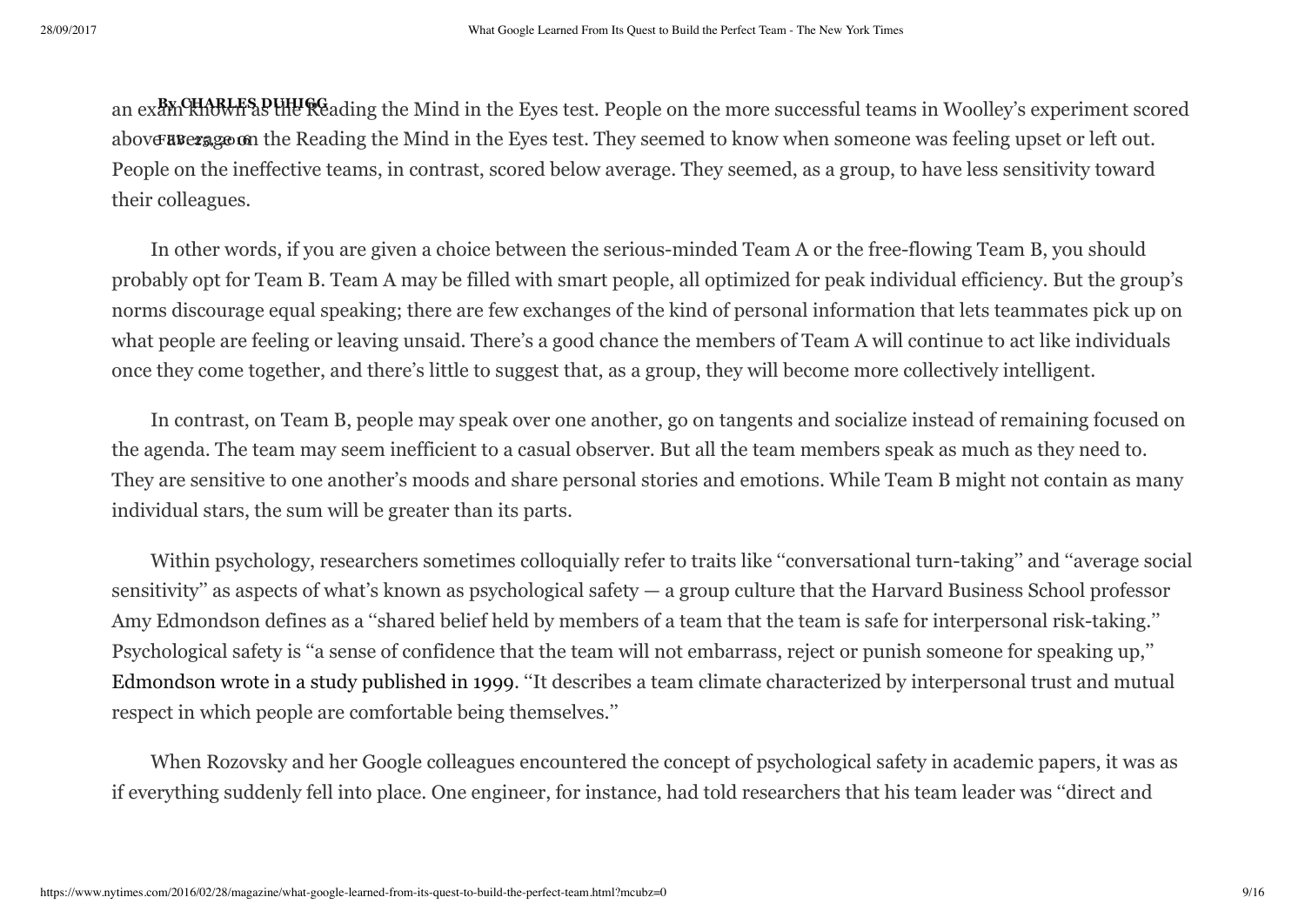straightforward, which creates a safe space for you to take risks.'' That team, researchers estimated, was among Google's accomplished groups. By contrast, another engineer had told the researchers that his ''team leader has poor emotional control.'' He added: ''He panics over small issues and keeps trying to grab control. I would hate to be driving with him being in the passenger seat, because he would keep trying to grab the steering wheel and crash the car.'' That team, researchers presumed, did not perform well.

Most of all, employees had talked about how various teams felt. ''And that made a lot of sense to me, maybe because of my experiences at Yale,'' Rozovsky said. ''I'd been on some teams that left me feeling totally exhausted and others where I got so much energy from the group.'' Rozovsky's study group at Yale was draining because the norms — the fights over leadership, the tendency to critique — put her on guard. Whereas the norms of her case-competition team — enthusiasm for one another's ideas, joking around and having fun — allowed everyone to feel relaxed and energized.

For Project Aristotle, research on psychological safety pointed to particular norms that are vital to success. There were other behaviors that seemed important as well — like making sure teams had clear goals and creating a culture of dependability. But Google's data indicated that psychological safety, more than anything else, was critical to making a team work.

''We had to get people to establish psychologically safe environments,'' Rozovsky told me. But it wasn't clear how to do that. ''People here are really busy,'' she said. ''We needed clear guidelines.''

However, establishing psychological safety is, by its very nature, somewhat messy and difficult to implement. You can tell people to take turns during a conversation and to listen to one another more. You can instruct employees to be sensitive to how their colleagues feel and to notice when someone seems upset. But the kinds of people who work at Google are often the ones who became software engineers because they wanted to avoid talking about feelings in the first place.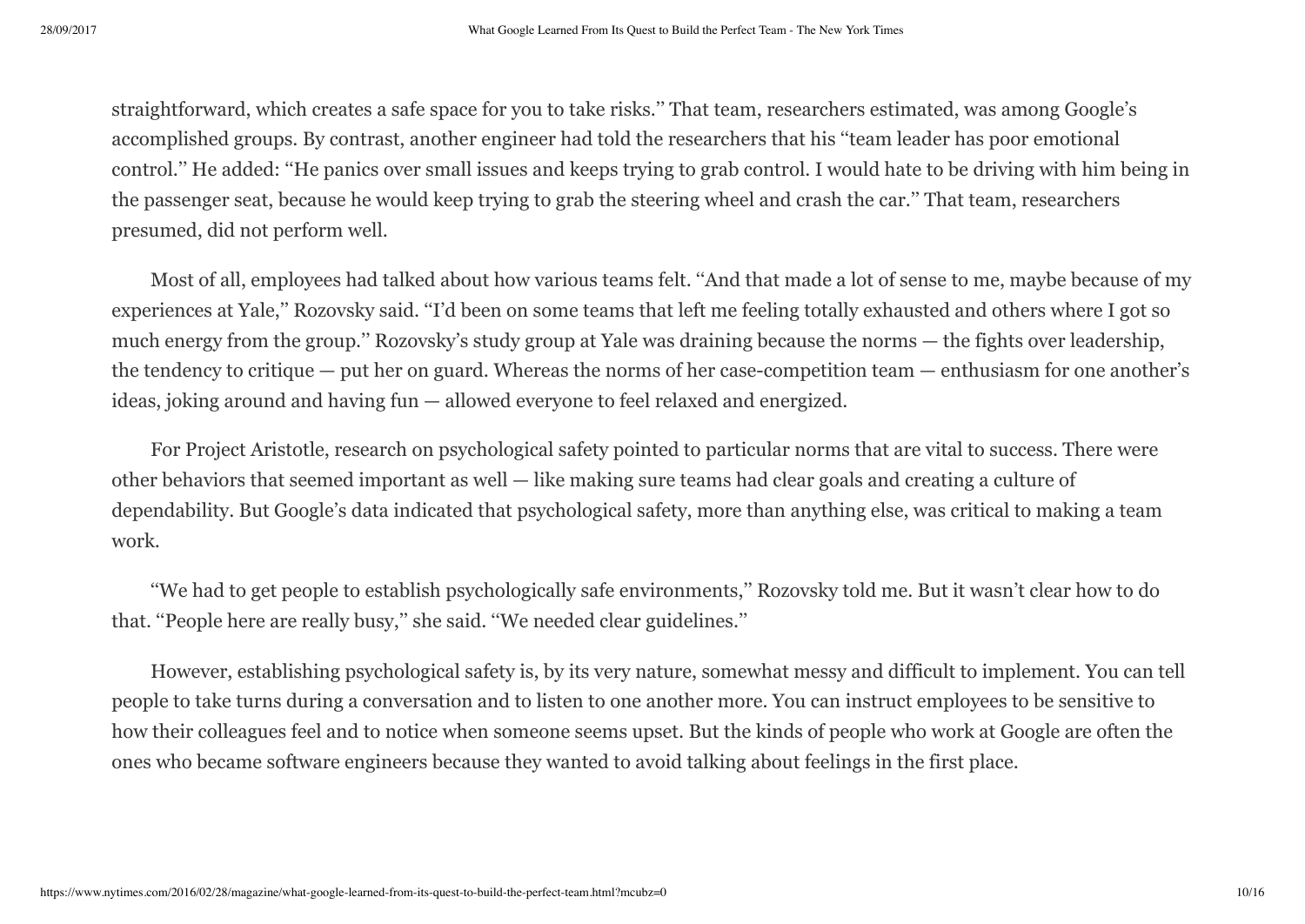Rozovsky and her colleagues had figured out which norms were most critical. Now they had to find a way to make communication and empathy — the building blocks of forging real connections — into an algorithm they could easily scale.

I <sup>n</sup> late 2014, Rozovsky and her fellow Project Aristotle number-crunchers began sharing their findings with select groups of Google's 51,000 employees. By then, they had been collecting surveys, conducting interviews and analyzing statistics for almost three years. They hadn't yet figured out how to make psychological safety easy, but they hoped that publicizing their research within Google would prompt employees to come up with some ideas of their own.

After Rozovsky gave one presentation, a trim, athletic man named Matt Sakaguchi approached the Project Aristotle researchers. Sakaguchi had an unusual background for a Google employee. Twenty years earlier, he was a member of a SWAT team in Walnut Creek, Calif., but left to become an electronics salesman and eventually landed at Google as a midlevel manager, where he has overseen teams of engineers who respond when the company's websites or servers go down.

''I might be the luckiest individual on earth,'' Sakaguchi told me. ''I'm not really an engineer. I didn't study computers in college. Everyone who works for me is much smarter than I am.'' But he is talented at managing technical workers, and as a result, Sakaguchi has thrived at Google. He and his wife, a teacher, have a home in San Francisco and a weekend house in the Sonoma Valley wine country. ''Most days, I feel like I've won the lottery,'' he said.

Sakaguchi was particularly interested in Project Aristotle because the team he previously oversaw at Google hadn't jelled particularly well. "There was one senior engineer who would just talk and talk, and everyone was scared to disagree with him," Sakaguchi said. ''The hardest part was that everyone liked this guy outside the group setting, but whenever they got together as a team, something happened that made the culture go wrong.''

Sakaguchi had recently become the manager of a new team, and he wanted to make sure things went better this time. So he asked researchers at Project Aristotle if they could help. They provided him with a survey to gauge the group's norms.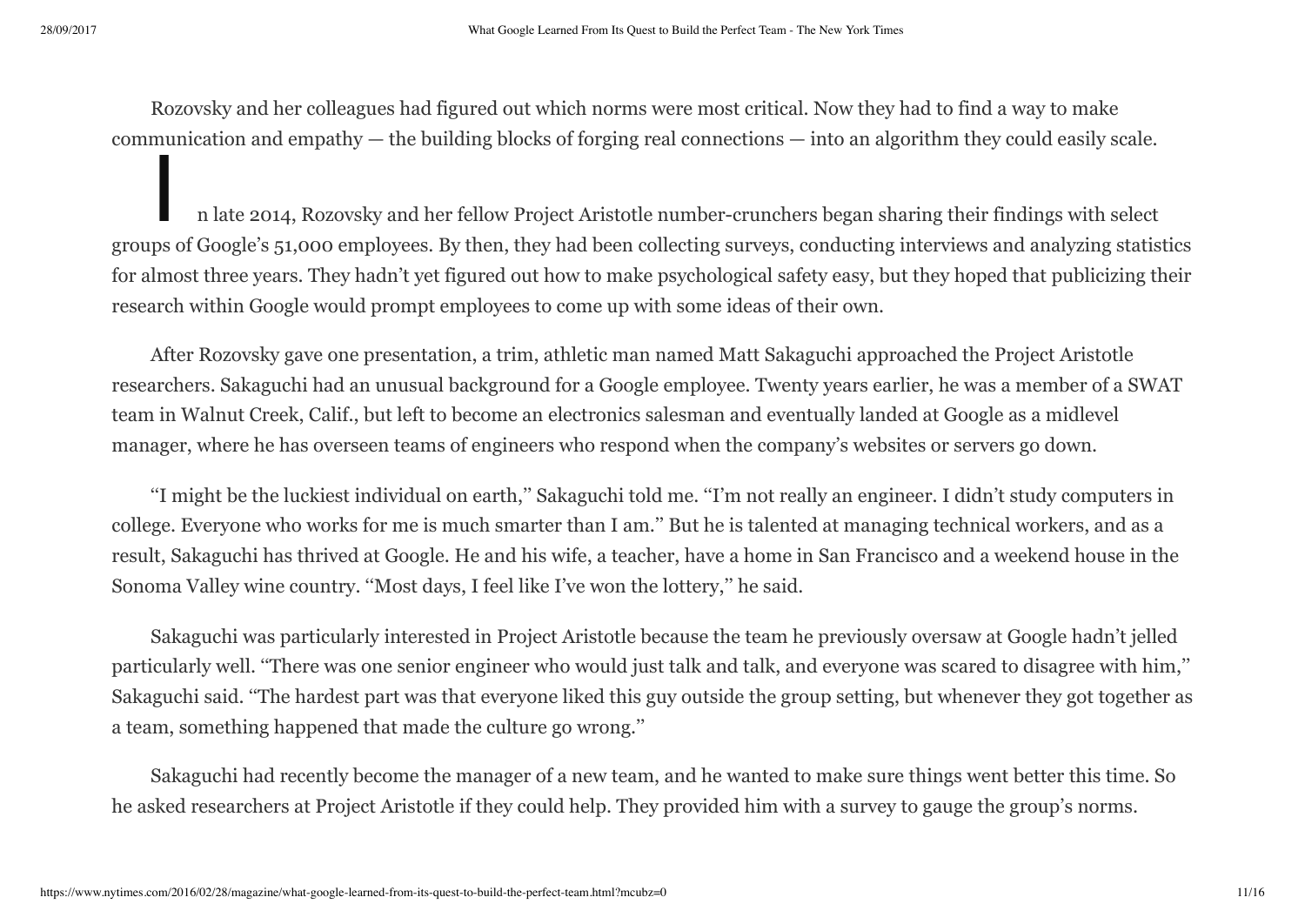When Sakaguchi asked his new team to participate, he was greeted with skepticism. ''It seemed like a total waste of time,'' said Sean Laurent, an engineer. ''But Matt was our new boss, and he was really into this questionnaire, and so we said, Sure, we'll do it, whatever.''

The team completed the survey, and a few weeks later, Sakaguchi received the results. He was surprised by what they revealed. He thought of the team as a strong unit. But the results indicated there were weaknesses: When asked to rate whether the role of the team was clearly understood and whether their work had impact, members of the team gave middling to poor scores. These responses troubled Sakaguchi, because he hadn't picked up on this discontent. He wanted everyone to feel fulfilled by their work. He asked the team to gather, off site, to discuss the survey's results. He began by asking everyone to share something personal about themselves. He went first.

''I think one of the things most people don't know about me,'' he told the group, ''is that I have Stage 4 cancer.'' In 2001, he said, a doctor discovered a tumor in his kidney. By the time the cancer was detected, it had spread to his spine. For nearly half a decade, it had grown slowly as he underwent treatment while working at Google. Recently, however, doctors had found a new, worrisome spot on a scan of his liver. That was far more serious, he explained.

No one knew what to say. The team had been working with Sakaguchi for 10 months. They all liked him, just as they all liked one another. No one suspected that he was dealing with anything like this.

''To have Matt stand there and tell us that he's sick and he's not going to get better and, you know, what that means,'' Laurent said. ''It was a really hard, really special moment.''

After Sakaguchi spoke, another teammate stood and described some health issues of her own. Then another discussed a difficult breakup. Eventually, the team shifted its focus to the survey. They found it easier to speak honestly about the things that had been bothering them, their small frictions and everyday annoyances. They agreed to adopt some new norms: From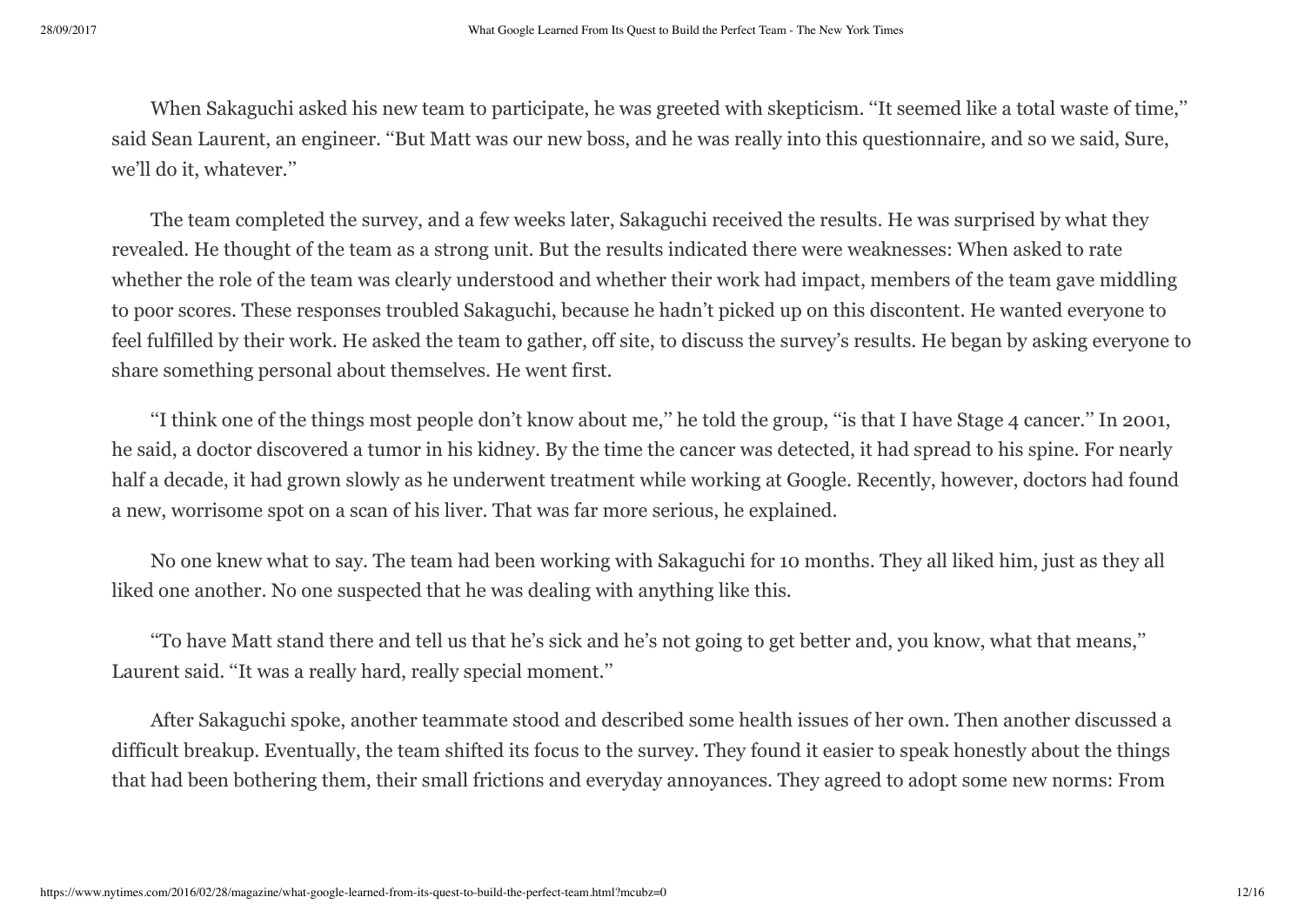now on, Sakaguchi would make an extra effort to let the team members know how their work fit into Google's larger mission; they agreed to try harder to notice when someone on the team was feeling excluded or down.

There was nothing in the survey that instructed Sakaguchi to share his illness with the group. There was nothing in Project Aristotle's research that said that getting people to open up about their struggles was critical to discussing a group's norms. But to Sakaguchi, it made sense that psychological safety and emotional conversations were related. The behaviors that create psychological safety — conversational turn-taking and empathy — are part of the same unwritten rules we often turn to, as individuals, when we need to establish a bond. And those human bonds matter as much at work as anywhere else. In fact, they sometimes matter more.

''I think, until the off-site, I had separated things in my head into work life and life life,'' Laurent told me. ''But the thing is, my work is my life. I spend the majority of my time working. Most of my friends I know through work. If I can't be open and honest at work, then I'm not really living, am I?''

What Project Aristotle has taught people within Google is that no one wants to put on a ''work face'' when they get to the office. No one wants to leave part of their personality and inner life at home. But to be fully present at work, to feel ''psychologically safe,'' we must know that we can be free enough, sometimes, to share the things that scare us without fear of recriminations. We must be able to talk about what is messy or sad, to have hard conversations with colleagues who are driving us crazy. We can't be focused just on efficiency. Rather, when we start the morning by collaborating with a team of engineers and then send emails to our marketing colleagues and then jump on a conference call, we want to know that those people really hear us. We want to know that work is more than just labor.

Which isn't to say that a team needs an ailing manager to come together. Any group can become Team B. Sakaguchi's experiences underscore a core lesson of Google's research into teamwork: By adopting the data-driven approach of Silicon Valley, Project Aristotle has encouraged emotional conversations and discussions of norms among people who might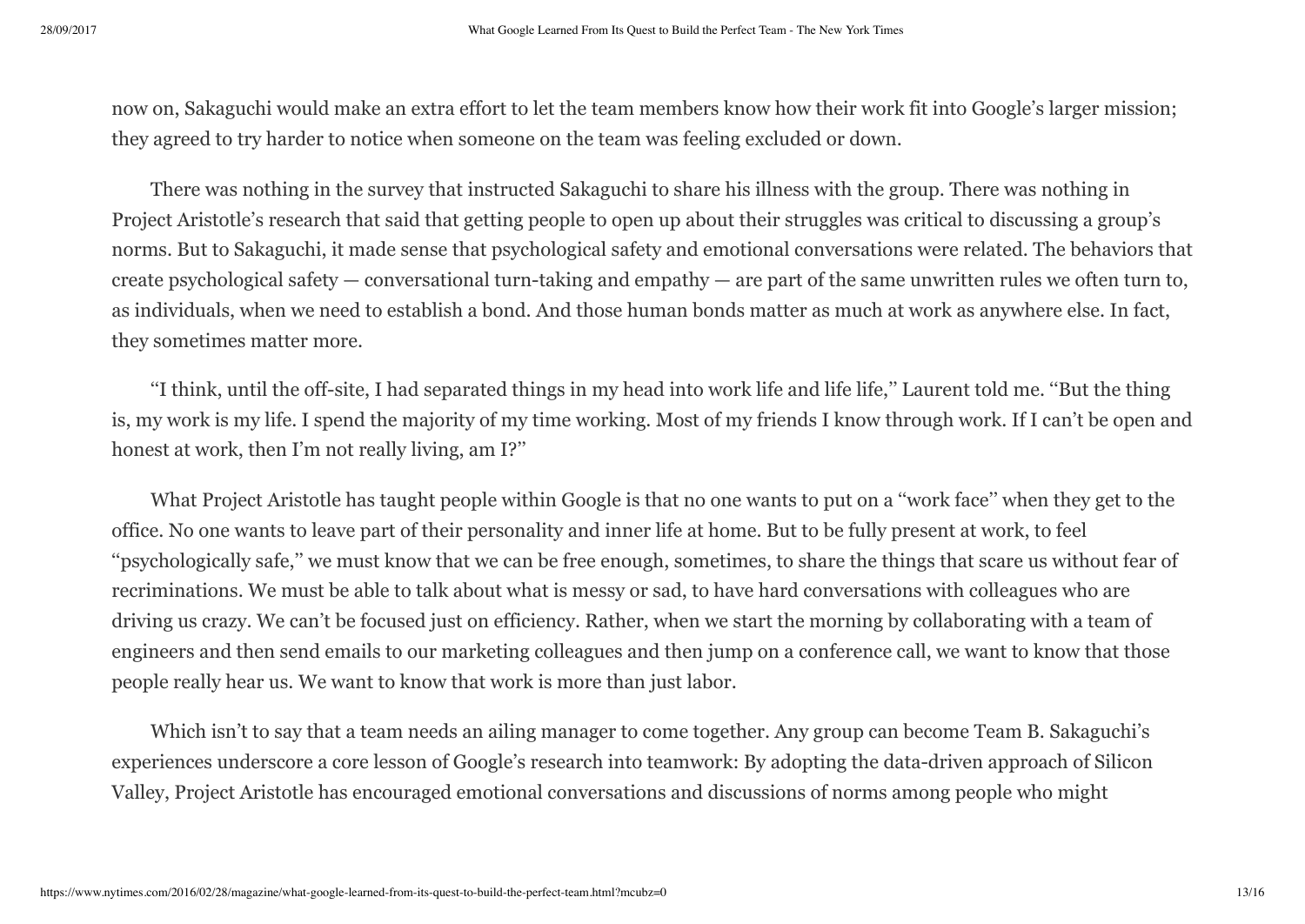otherwise be uncomfortable talking about how they feel. ''Googlers love data,'' Sakaguchi told me. But it's not only Google that loves numbers, or Silicon Valley that shies away from emotional conversations. Most workplaces do. ''By putting things like empathy and sensitivity into charts and data reports, it makes them easier to talk about,'' Sakaguchi told me. ''It's easier to talk about our feelings when we can point to a number.''

Sakaguchi knows that the spread of his cancer means he may not have much time left. His wife has asked him why he doesn't quit Google. At some point, he probably will. But right now, helping his team succeed ''is the most meaningful work I've ever done,'' he told me. He encourages the group to think about the way work and life mesh. Part of that, he says, is recognizing how fulfilling work can be. Project Aristotle ''proves how much a great team matters,'' he said. ''Why would I walk away from that? Why wouldn't I spend time with people who care about me?''

T he technology industry is not just one of the fastest growing parts of our economy; it is also increasingly the world's dominant commercial culture. And at the core of Silicon Valley are certain self-mythologies and dictums: Everything is different now, data reigns supreme, today's winners deserve to triumph because they are cleareyed enough to discard yesterday's conventional wisdoms and search out the disruptive and the new.

The paradox, of course, is that Google's intense data collection and number crunching have led it to the same conclusions that good managers have always known. In the best teams, members listen to one another and show sensitivity to feelings and needs.

The fact that these insights aren't wholly original doesn't mean Google's contributions aren't valuable. In fact, in some ways, the ''employee performance optimization'' movement has given us a method for talking about our insecurities, fears and aspirations in more constructive ways. It also has given us the tools to quickly teach lessons that once took managers decades to absorb. Google, in other words, in its race to build the perfect team, has perhaps unintentionally demonstrated the

 $T$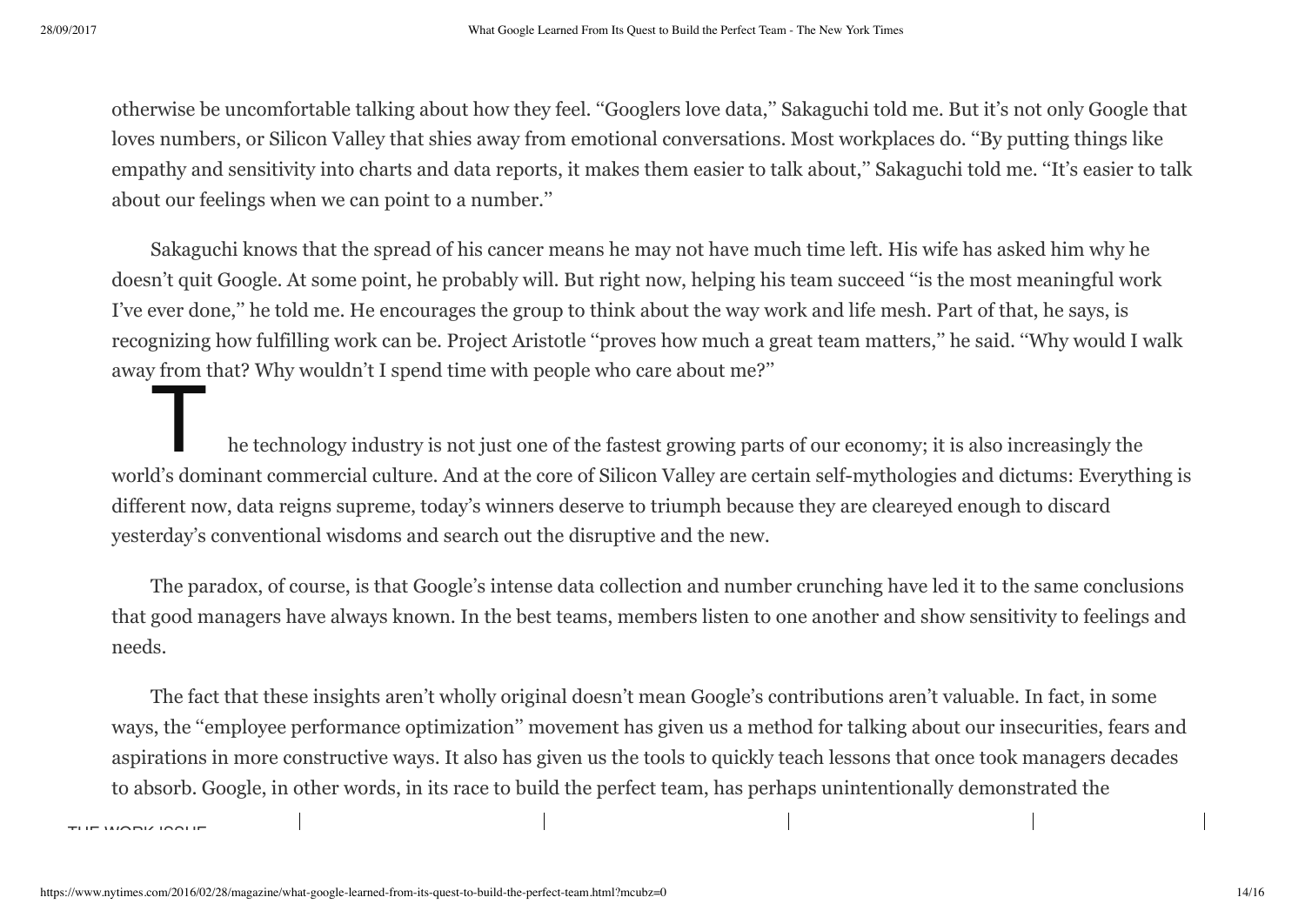| <b>THE WORK ISSUE:</b><br><b>REIMAGINING THE OFFICE</b> | How to Build a Perfect<br>01<br>leam | The war on Meetings<br>TUZ. | <del>The Case for Billio</del><br>้บร<br>Hiring | <u>tua trailure to Lunch i</u> |
|---------------------------------------------------------|--------------------------------------|-----------------------------|-------------------------------------------------|--------------------------------|
|                                                         |                                      |                             |                                                 |                                |

''Just having data that proves to people that these things are worth paying attention to sometimes is the most important step in getting them to actually pay attention,'' Rozovsky told me. ''Don't underestimate the power of giving people a common platform and operating language.''

Project Aristotle is a reminder that when companies try to optimize everything, it's sometimes easy to forget that success is often built on experiences — like emotional interactions and complicated conversations and discussions of who we want to be and how our teammates make us feel — that can't really be optimized. Rozovsky herself was reminded of this midway through her work with the Project Aristotle team. ''We were in a meeting where I made a mistake,'' Rozovsky told me. She sent out a note afterward explaining how she was going to remedy the problem. ''I got an email back from a team member that said, 'Ouch,' '' she recalled. ''It was like a punch to the gut. I was already upset about making this mistake, and this note totally played on my insecurities.''

If this had happened earlier in Rozovsky's life — if it had occurred while she was at Yale, for instance, in her study group — she probably wouldn't have known how to deal with those feelings. The email wasn't a big enough affront to justify a response. But all the same, it really bothered her. It was something she felt she needed to address.

And thanks to Project Aristotle, she now had a vocabulary for explaining to herself what she was feeling and why it was important. She had graphs and charts telling her that she shouldn't just let it go. And so she typed a quick response: ''Nothing like a good 'Ouch!' to destroy psych safety in the morning.'' Her teammate replied: ''Just testing your resilience.''

''That could have been the wrong thing to say to someone else, but he knew it was exactly what I needed to hear,'' Rozovsky said. ''With one 30-second interaction, we defused the tension.'' She wanted to be listened to. She wanted her